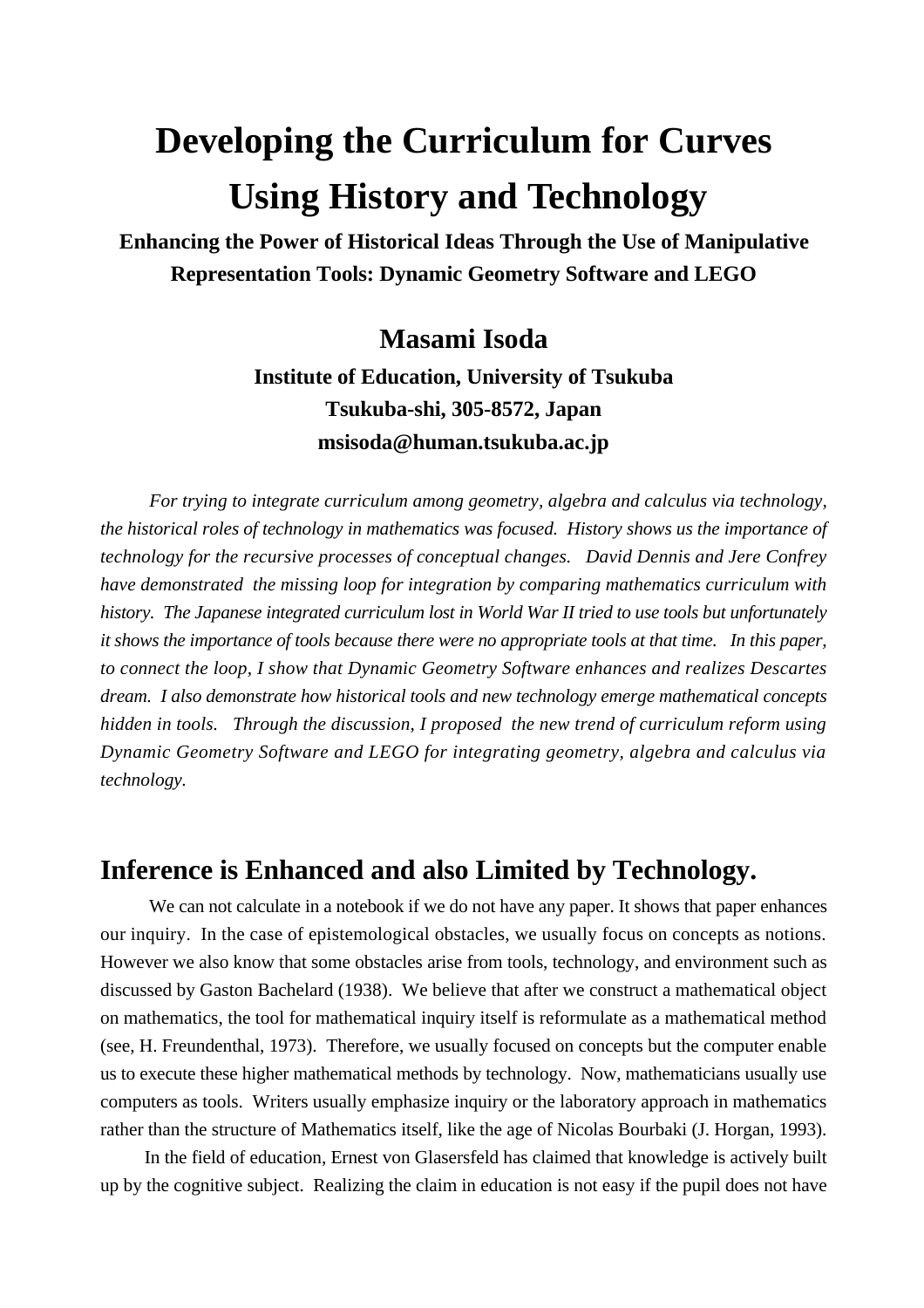any appropriate activity tool or any appropriate environment. Davit Tall mentions that computers enable us new sequences of ideas for teaching or learning to avoid cognitive obstacles but they introduce new obstacles depending on the sequences (1989).

Throughout history there are many similar situations. The construction problems are a typical historical example of these situations. In the beginning, the ancients tried to find some kinds of curves to represent the quantity, or get the segment, of geometric mean to enable the construction. We can guess that many of them were familiar with mechanics, linkages, for drawing curves in the process of analysis because they had already constructed well curved Parthenon Shrine, but neither Euclid nor Platonism did not respect to mechanics and requested that only the ruler and compass should be used for describing mathematics synthetically based on the 'Elements'. Pappus taught how to analyze the problems in his Correction VII and discussed mechanics in VIII (Heath 1921). We suspect that these type of books, especially the books of Archimedes who also wrote heuristics and mechanics, were corroded or lost in the age when New-Platonism school selected books to copy from papyrus onto parchment. So readers who read the books that survived, such as Descartes, lamented the loss of heuristics. In the beginning, the ruler and compass and other mechanics enhanced inquiry, but the limitation of the ruler and compass created limitation for futher generations. Descartes broke this limitation and tried to construct Universal Mathematics based on his algebraic approach. This approach provided a new paradigm but it robbed the attractive feature of many ancients' problems through the reformulation of problems. Hundred years later, algebra and calculus are tools for describing and inquiring curves. Of course there are limitations to describe curves using algebra. Ordinary students usually can not interpret algebraic forms easily and lose the opportunity of knowing the beautiful nature of curves through manipulation as Descartes did. We lament the loss of the intuition of Descartes (I will discuss this point later), which has been lost by the generalization of his method.

### **Missing Loops Between Geometry, Calculus and Algebra.**

Figure 1 is a part of a figure by David Tall when he discussd actions and objects in the building of various mathematical knowledge structures. We usually draw similar figures to explain curriculum constitution. But if we compare this figure with the historical flow or schema such as

Figure 2, we know that there are missing loops. Curves were originally geometrical objects drawn by tools when the ancients first began to inquire. In the US, David Dennis and Jere Confrey focused on this point. David Dennis stated that, "Analytic geometry could be presented as a feedback loop between the tactile, geometric world of curves and the semiotic world of



Figure 1 by David Tall (1995)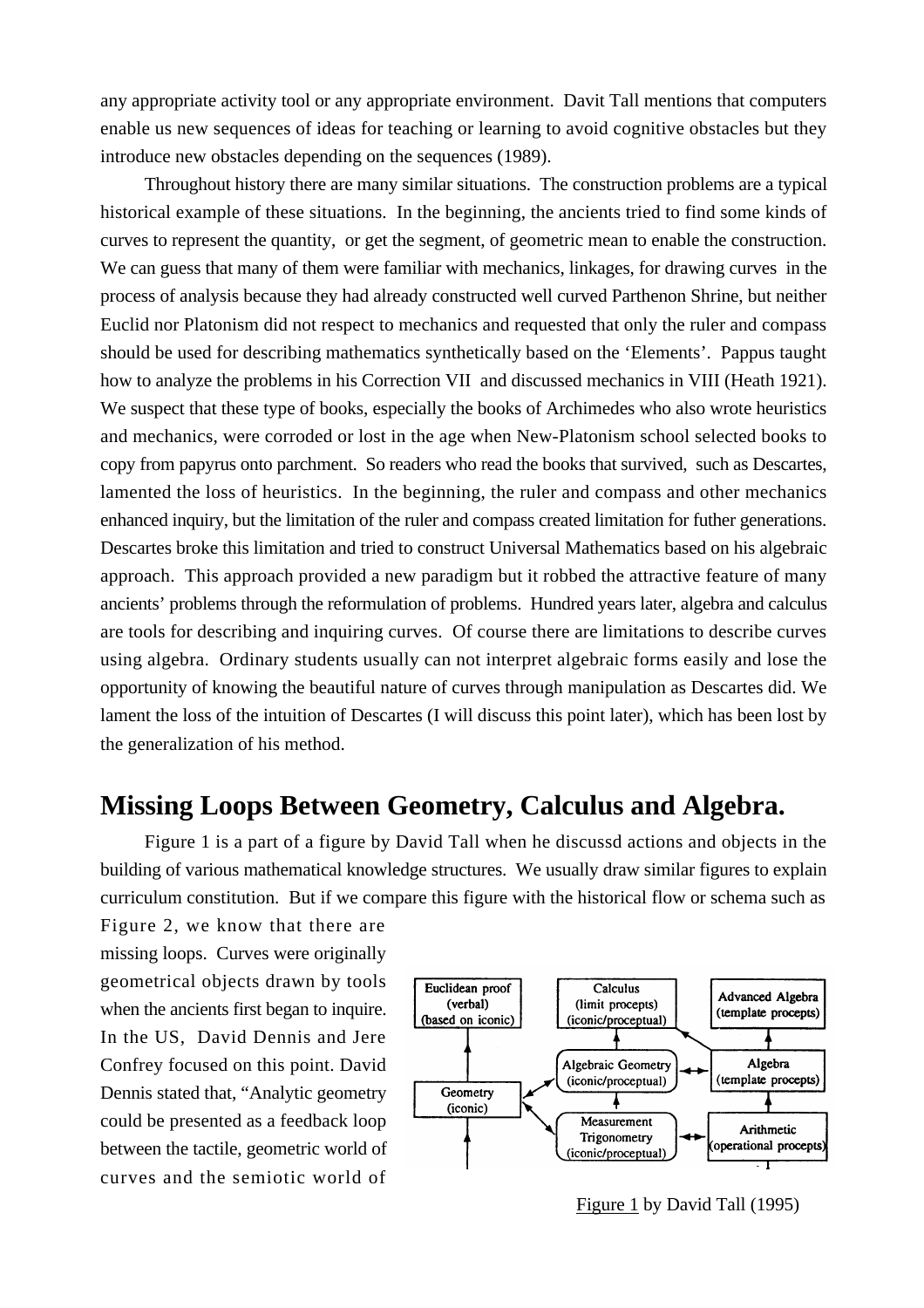algebra and numerical data. (An omission of a middle part) How can we construct the missing half of this feedback loop?". They focused on the history of curves in relations to curves drawing tool such as linkages and Dynamic Geometry Software (DGS) in order to develope their curriculum.

In Japan, the curriculum reform movement including this idea but DGS did not existed in the age of World War II. Modernization generations like myself do not know anything about it because we already lost it. Figure 3 was sited in a Japanese book "Current Ideas for Mathematics Education and Curriculum Reform" by Minoru Kuroda. He was also famous and



A Rough Sketch of Historical Root of Calculus from Greek to 17th Century Focused on Mediterranean and Europe Are.

#### Figure 2 by Masami Isoda (1996)

well known as a writer of integrated textbooks in the1920's. The idea of Figure 3 is important for integration between geometry and calculus. In the curriculum reform for secondary schools in 1942, the goal was to learn calculus until the grade of fifteen (or sixteen) years old and the aim was to cultivate mathematical thinking. The method used for integrating different subjects was mathematization. The idea of integration was function and functional thinking (an example of this idea is shown in Figure 3). To teach students such higher concepts, the devices for inquiring tools such as linkages and mechanics (Figure 4) were selected for exploring situations. The textbooks were developed that students would construct mathematics through mathematization which included the inquiry of these situations using hands on tools as shown in Figure 4. But this curriculum did



Figure 3. by Minoru Kuroda (1927) (Redrawned by Isoda. 1998)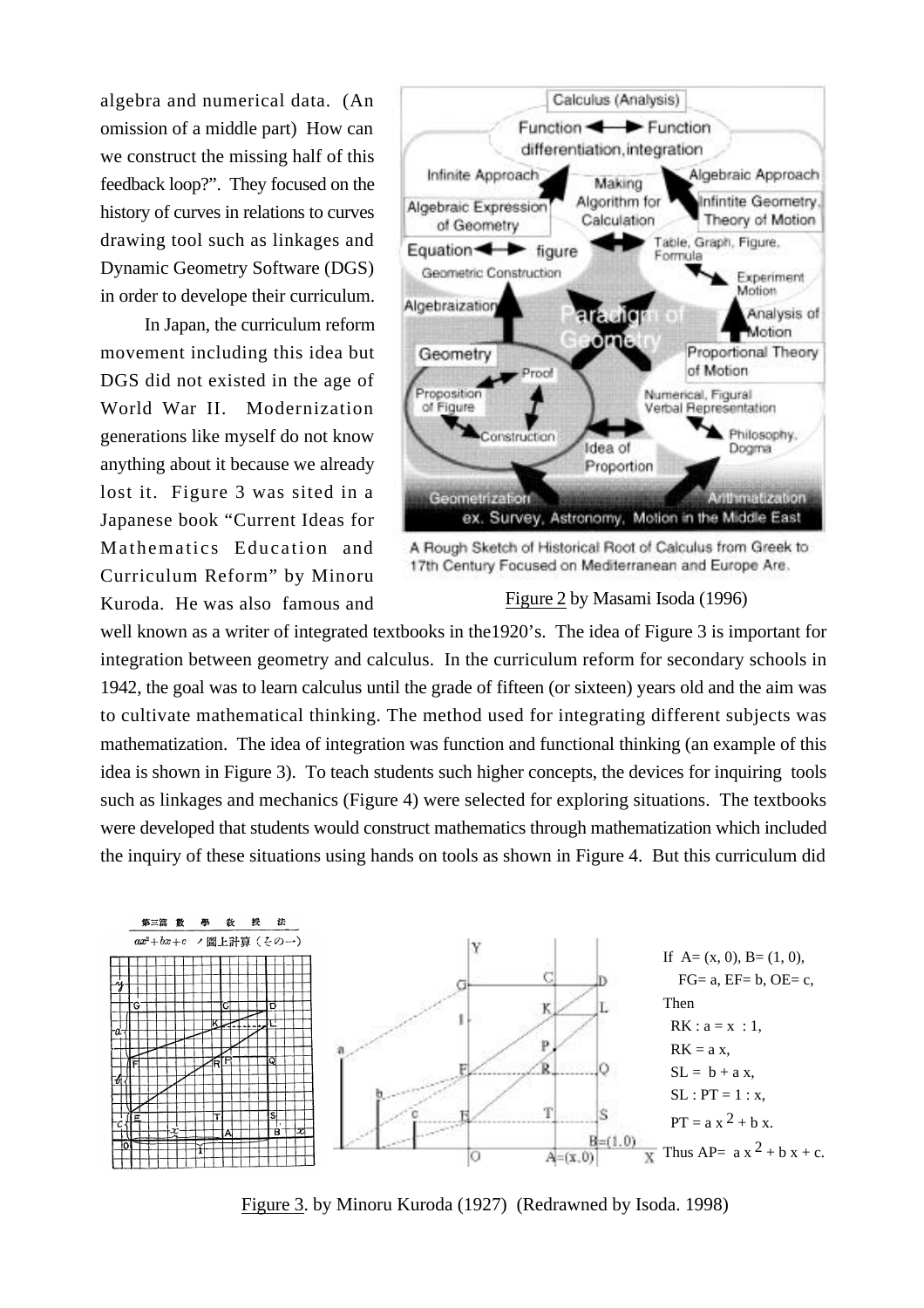

not put into well practice because in 1944 almost all these tools were burned or hidden in shelters and students went to factories in shelters and used the tools for work and not for learning mathematics. After the end of the war, in 1945, these positive ideas could not keep at the difficult situation that having only a few tools in the factories and the occupied nation have to change the ideas by the claim of the General Headquarters of the Allied Powers (US).

From history we can learn how to connect the missing half of the loop in our curriculum that we should promote the appropriate activity using the appropriate tools. For this connection, David Dennis and Jere Confrey used linkages and DGS. Colette Laborde (1996) discussed the significance of DGS to represent linkage mechanisms and Maria G. Bartolini Bussi has been engaging in innovative projects using linkages and DGS since the early 1980's. At ATCM'97 held in Penang, Malaysia, we saw similar research contexts. Jen-chung Chuan also discussed Horner's Method such as in figure 3 and showed an idea of linkages which I also presented at Penang. Barry McCrae presented Fermat's Point Problem which also have the view of history. In the following papers, I will discuss some of historical ideas which demonstrate how to make connections with the missing half of the loop using linkages and DGS.

### **A Problem Posing by Descartes's Using Linkage**

In Geometry (1637), Descartes began to show the constructions such as the multiplication (figure 5), the quotient, and the extraction. If we use his idea for using DGS, we can easily draw (construct) any algebraic equations like a construction of Figure 3. Thus, if he had used DGS, he may able to spread his Universal

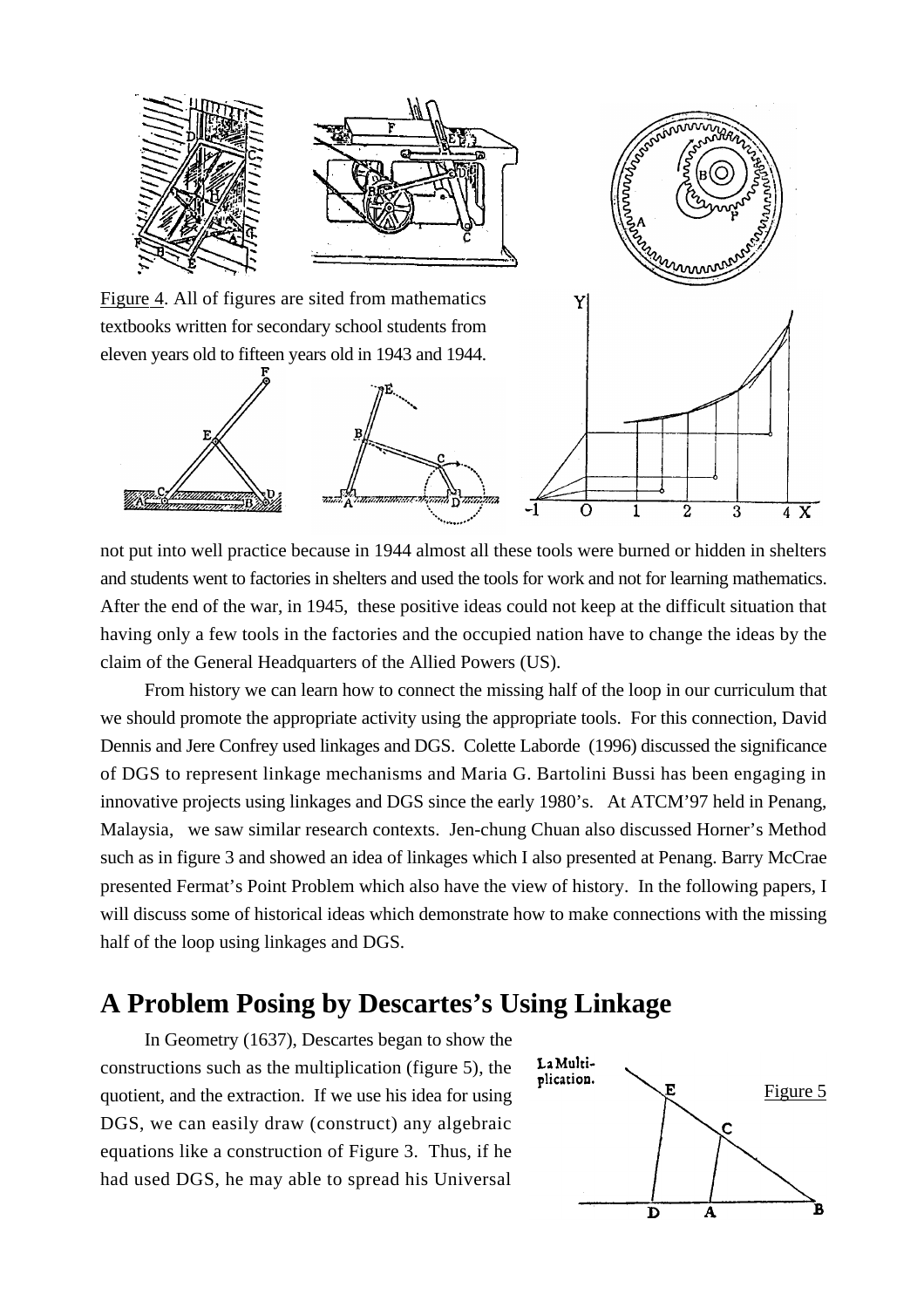

Mathematics more and more. But in the age of Descartes, curves were only figures defined by geometry and drawn using devices such as ruler and compass, linkages, and mechanics, etc. In Geometry, after he demonstrated the ancients' geometric construction problem for getting a segment which could be solved by his algebraic method, he discussed the power of his methods using curves which ancients like Pappus did not discuss well. In these discussion, we find his methods of problem formulating using devices as follows. First, he applied his methods to inquire curves made by the linkage using a triangle (Figure 6, 1637). After he discussed that this curve is hyperbola, he change the condition as follows: "If CNK be a circle having it center at L, we shall describe the first conchoid of the ancients (figure 7, but not the first one), while if we use a parabola having KB as axis we shall describe the curve which is the first and simplest of the curves required in the problem of Pappus (Figure 10)" By changing conditions, he discussed other curves using linkages and generalized the ancients' idea of concoide. We can do the same process easily using DGS like figures 7 to 11 (by Cabri Geometry II). We should know that these constructions are done using the same idea, the only difference is that the parts of mechanics (figures) shown in figures 6 to 11.

Now, teachers and students draw an algebraic graph and observe it via changing parameters using Graphing Software. But students usually find it hard to understand the meaning of algebraic equations such as conchoid (Figure 7) and rimason (Figure 8) because they can not find the reason how to make such an equation. When students are engaged in Descartes type activities, they can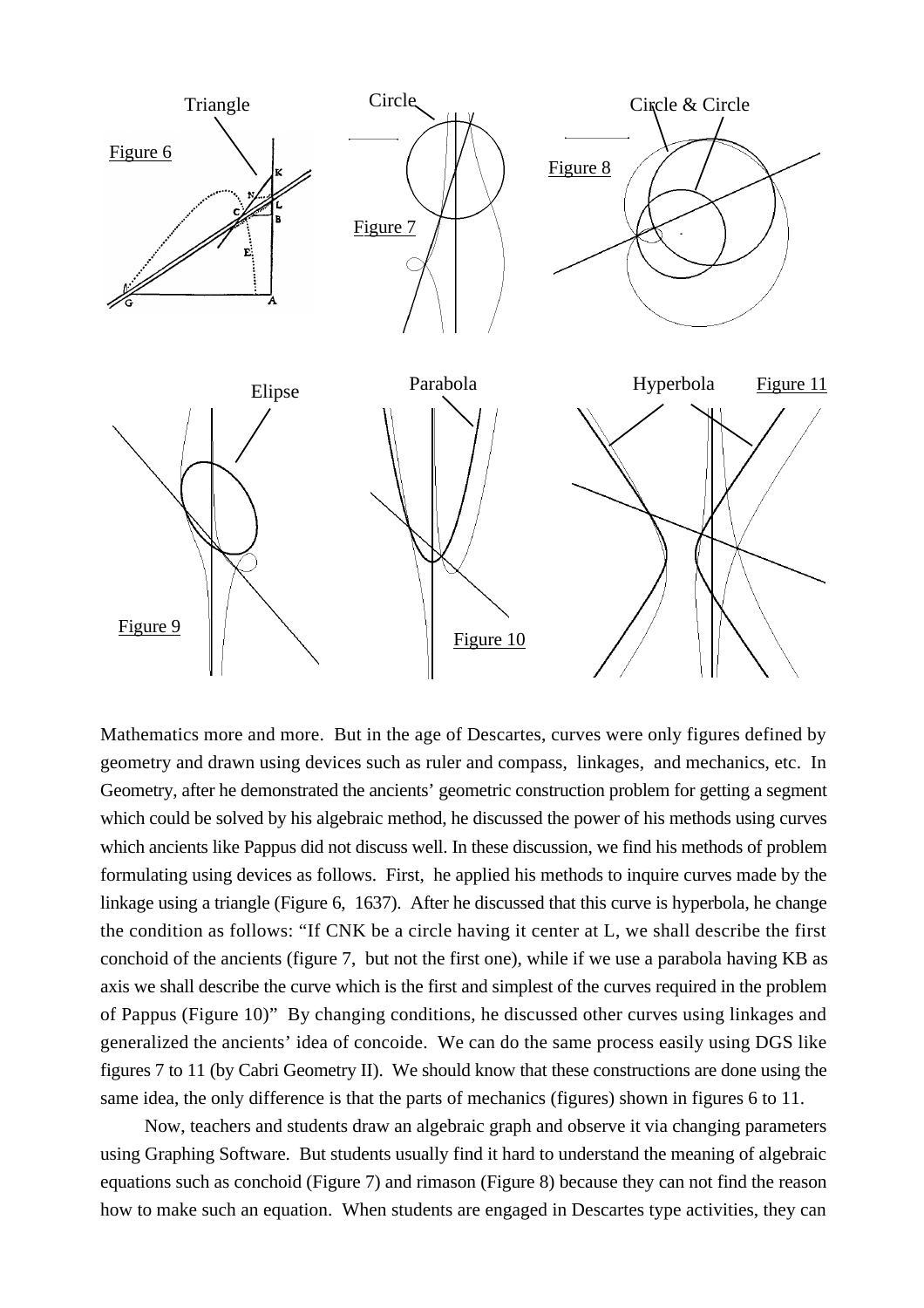

recognize curves and can represent

them algebraically through their geometrical observation and reasoning. This type of activity is one of the activities for the feedback loop.

## **Higher Mathematical Concepts Hidden in Tools.**

We can see several linkages and curve drawing mechanics on the internet site (http:// 155.185.1.61:80/labmat/usa1.htm) offered by Maria G. Bartolini Bussi (my group translated the Japanese version with her permission: http://130.158.186.11/mathedu/mathedu.html). Each tool represents a mathematical concept or a definition itself. But more important point is that we can find the hidden concept through manipulating of the tool.

Figures 12 and 13 are van Schooten's linkages (1657, re-sited from David Dennis 1995 and Jan A. van Maanen 1995). In figure 12, we can find a tangent of a parabola as a part of a linkage. We do not have to teach this part as a tangent, but students should know the reason why we can draw a parabola using the linkage of figure 12. Through the drawing, students can easily find it as the tangent and can inquire how to draw it as such as discussed by Apollonius of Perga and Galileo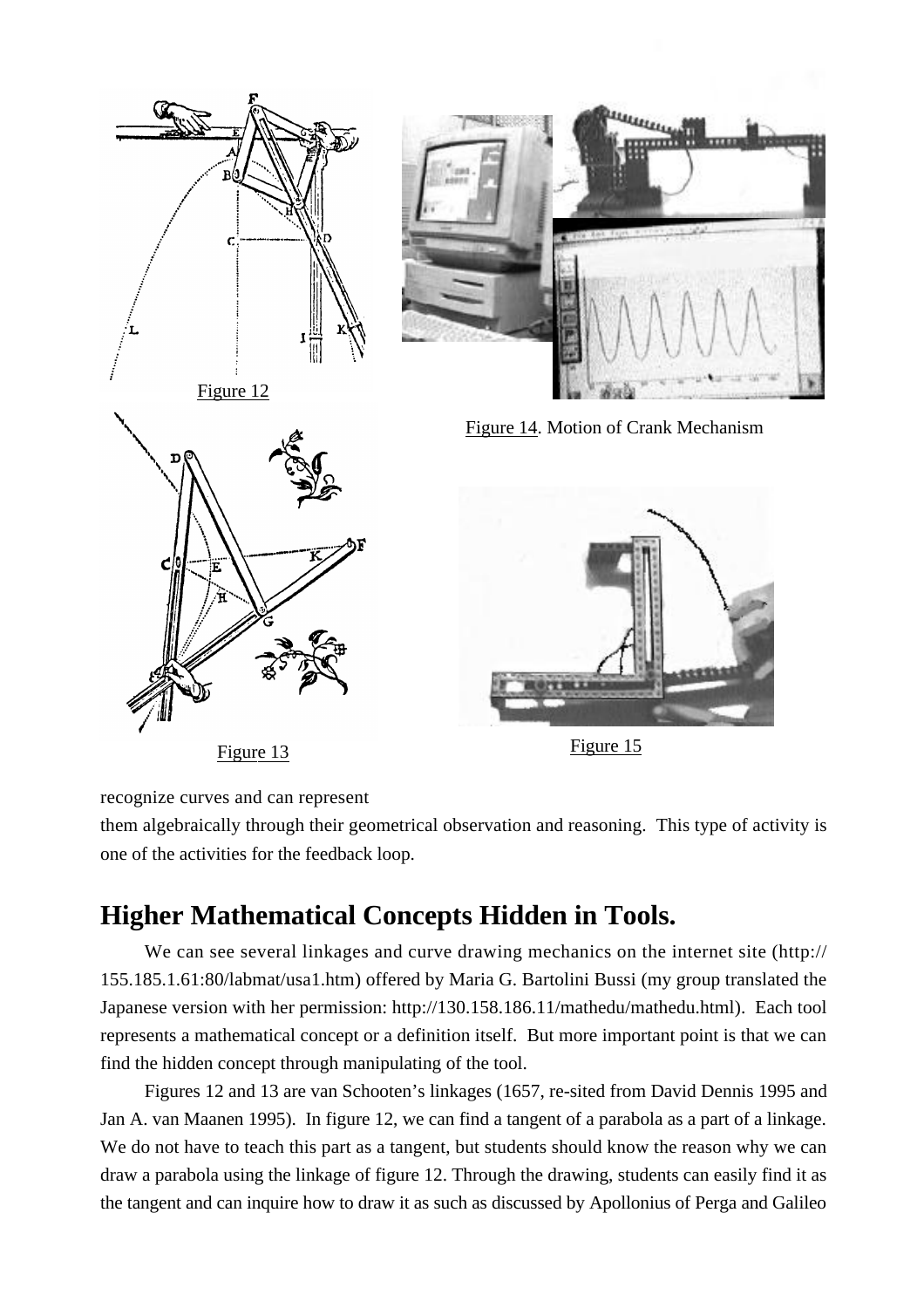Galilei. If we change the directrix to a circle, like the changing of parts done by Descartes, we can find other conic sections. Figure 13 demonstrate another method of drawing. The linkage of figure 13 is a typical mechanism named a four-linked mechanic as shown in figure 4. In this mechanism, the operating-handed point in figure 13 is the center in a moment of which Izak Newton discussed in Principia Mathematica (1687). The extra case of figure 13, a locus of the midpoint on DE is the lemniscate of Jakob Bernoulli. We do not have to teach these concepts when students inquire the curve using the devices of figure 13, but students should reflect on this experience when students can discuss them more mathematically. The visual and manipulative feature of these devices helps student to reflect on their own experiences.

Today, we have mechatronics which enable us to discuss these hidden concepts as the subject matter. The Jere Confrey group and my group used LEGO for such a mechatronics. LEGO enable us numerical observations of the workings of linkages (Figure 14) as well as geometric curve drawings and observation such as the linkage of Figure 15.

### **Final Remarks**

To connect the missing half of the loop among curriculum is one of most fruitful area to use history for understanding how mathematics is connected and how the historical idea was enhanced via tools of earlier times. One of meaningful uses of technology should be supported by studying such a historical view including tools.

 Ten years ago, NCTM standards (1989) enhanced exploring algebra using graphing tools. In the reform process of it, there are several strong objections from the perspectives of algebraic reasoning and proofs which has been weakened by enhancement of the graphing tool. On the other hand, I have discussed here that there are several movements which enhance curve drawing using DGS have try to connect the missing loop. This discussion noted as important in the new movement of the world which includes students' algebraic and geometric reasoning.

### **References**

*Bachelard, G.* (1938), La Formation de l'esprit scientifique, Contibution a une psychanalyse de la connaissance objective, Paris, J.Vrin, (from Japanese translated vesion,1975) *Bartolini Bussi, M. & Pergola, M.* (1996), History in the Mathematics with Historical Components - Some Experiences and Ideas, Jahnke,H.N., Konche, N. and Otte, M. edited, History of Mathematics and Education: Ideas and Experiences, Vandenhoeck & Ruprecht in Gottingen, pp.39-68 *Chuan, J*.(1997), Studying Synthetic Geometry with Techology, Wei-Chi Yang and Yahya Abu Hasan edited, Computer Technology in Mathematical Research and Teaching.,pp.140-145 *Dennis, D. and Confrey, J.* (1995), Functions of a Curve: Leibniz's Original Notion of Functions and Its Meaning for the Parabola, The College Mathematics Journal,vol.26,No.3, pp.124-131 *Dennis, D.* (1995), Historical Perspectives for the Reform of Mathematical Curriculum: Geometric curve drawing devices and their role in the transition to an algebraic description of function, A Dissertation Presented to the Faculty of the Graduate School of Cornell University in Partial